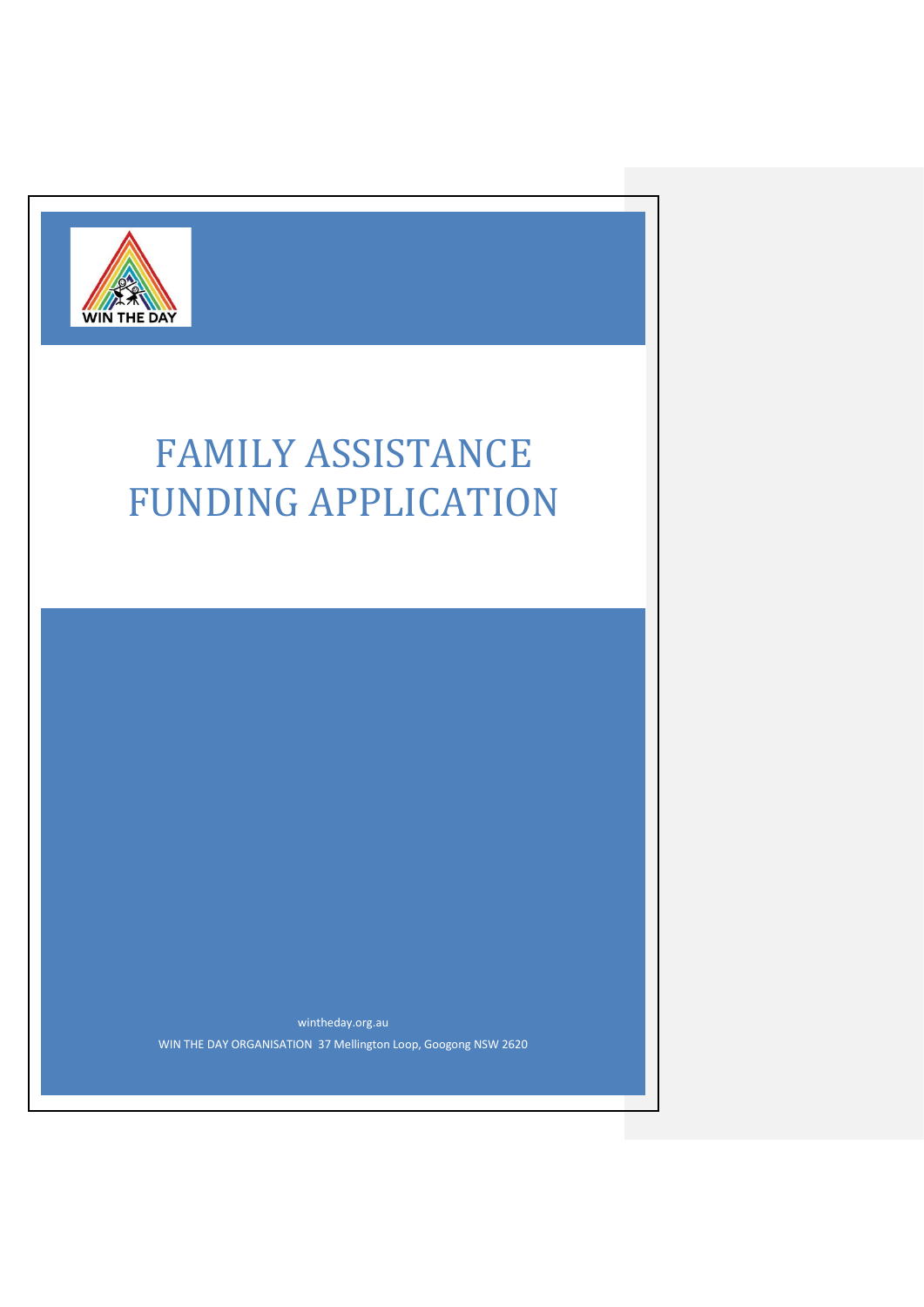

**.**

# **WIN THE DAY GRANT APPLICATION FORM**

**Please complete the contact information page and grant application**

## **DATE OF APPLICATION:**

## **CONTACT INFORMATION**

| Child's name and date of birth:   |  |
|-----------------------------------|--|
| Parent details Contact: person/s  |  |
| Postal address                    |  |
| Email address:                    |  |
| Telephone no.:                    |  |
| Rare Cancer Diagnosis:            |  |
| <b>Treating Hospital Name:</b>    |  |
| <b>Treating Oncologists Name:</b> |  |
| Other siblings and ages:          |  |
| Distance travelled for treatment: |  |

**Reg. Charity No: | Reg. Company No: 644 582 132 Reg. Address:** Win the Day Organisation, 37 Mellington Loop, Googong NSW 2620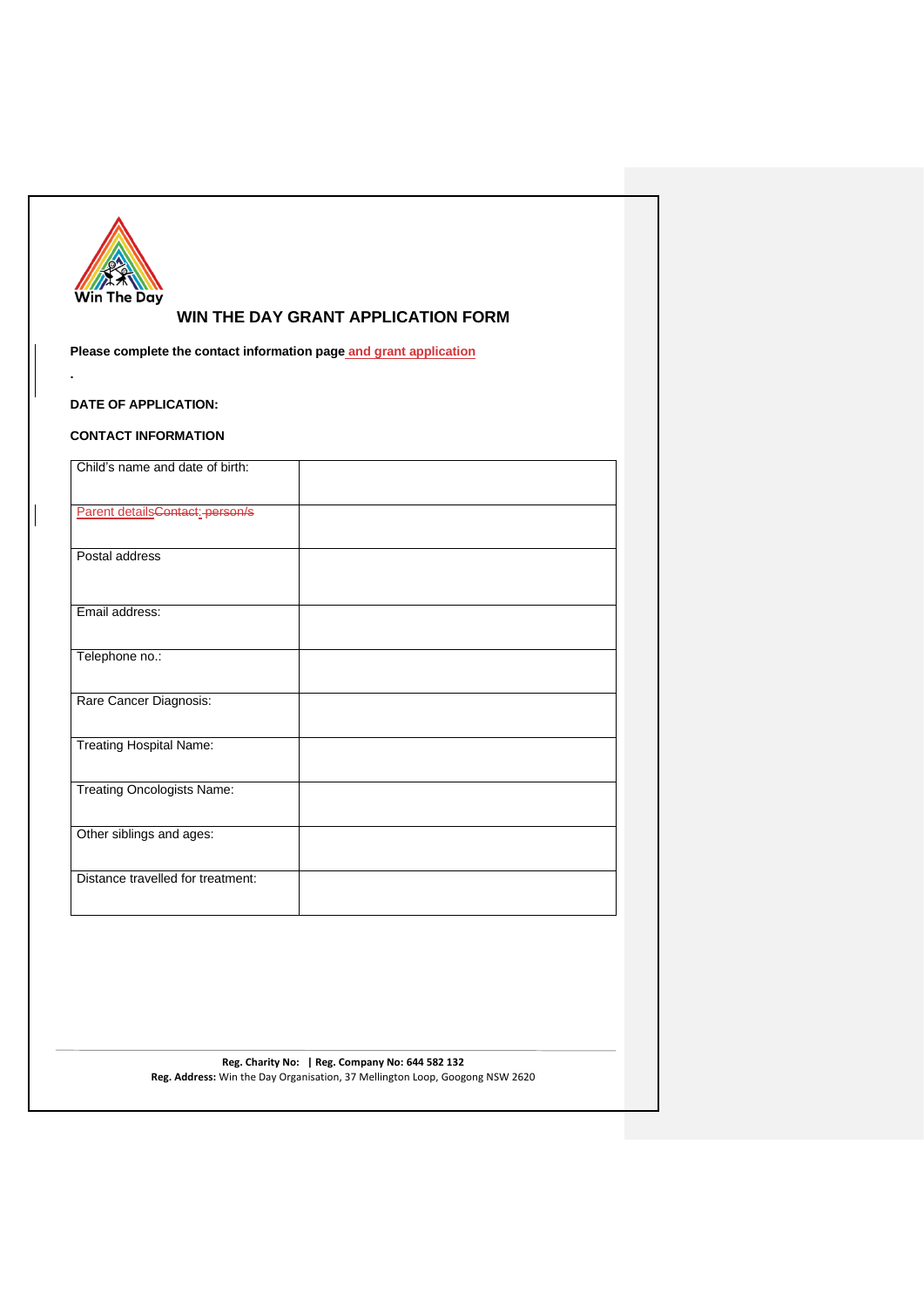

### **GRANT APPLICATION**

**In order for your application to be considered, please ensure you have included a referral letter from either your social worker or your practicing oncology doctor.**

#### **GENERAL GUIDELINES FOR GRANT SUBMISSION**

## **INTRODUCTION**

The Win the Day Organisation is a public, non-profit organizsation established primarily to raise awareness and support the funding of research related to childhood rare cancers, as well as financially support families with accommodation, nutrition and ongoing treatment grants.

# [www.wintheday.rorg.au](http://www.wintheday.org.au/)

#### **ELIGIBILITY**

Families are able to receive financial assistance if they have a diagnosis of a rare childhood cancer. Rare Children's Cancers are broadly categorised as follows:

#### **Children's Liver Tumours**

- Hepatoblastoma (usually occurs in children under five)
- Hepatocellular carcinoma or HCC (which is rarer and usually occurs in older children).
- Liver cancer can be either primary (starting in the liver) or secondary (metastatic and spread from another part of the body).

#### **Other Rare Childhood Cancers**

Tumours that normally only occur in adults are occasionally found in children and include cancers of the digestive system, the thyroid, and the adrenal gland. Rare tumours which only occur in children include:

- Pancreatoblastoma
- Malignant rhabdoid tumours
- Melanotic neuroectodermal tumours of infancy
- Rare tumours in the head and neck area
- Rare hormonal/endocrine tumours (Phaeochromocytoma)
- Rare brain tumours (Meningioma)

**Reg. Charity No: | Reg. Company No: 644 582 132 Reg. Address:** Win the Day Organisation, 37 Mellington Loop, Googong NSW 2620 **Field Code Changed**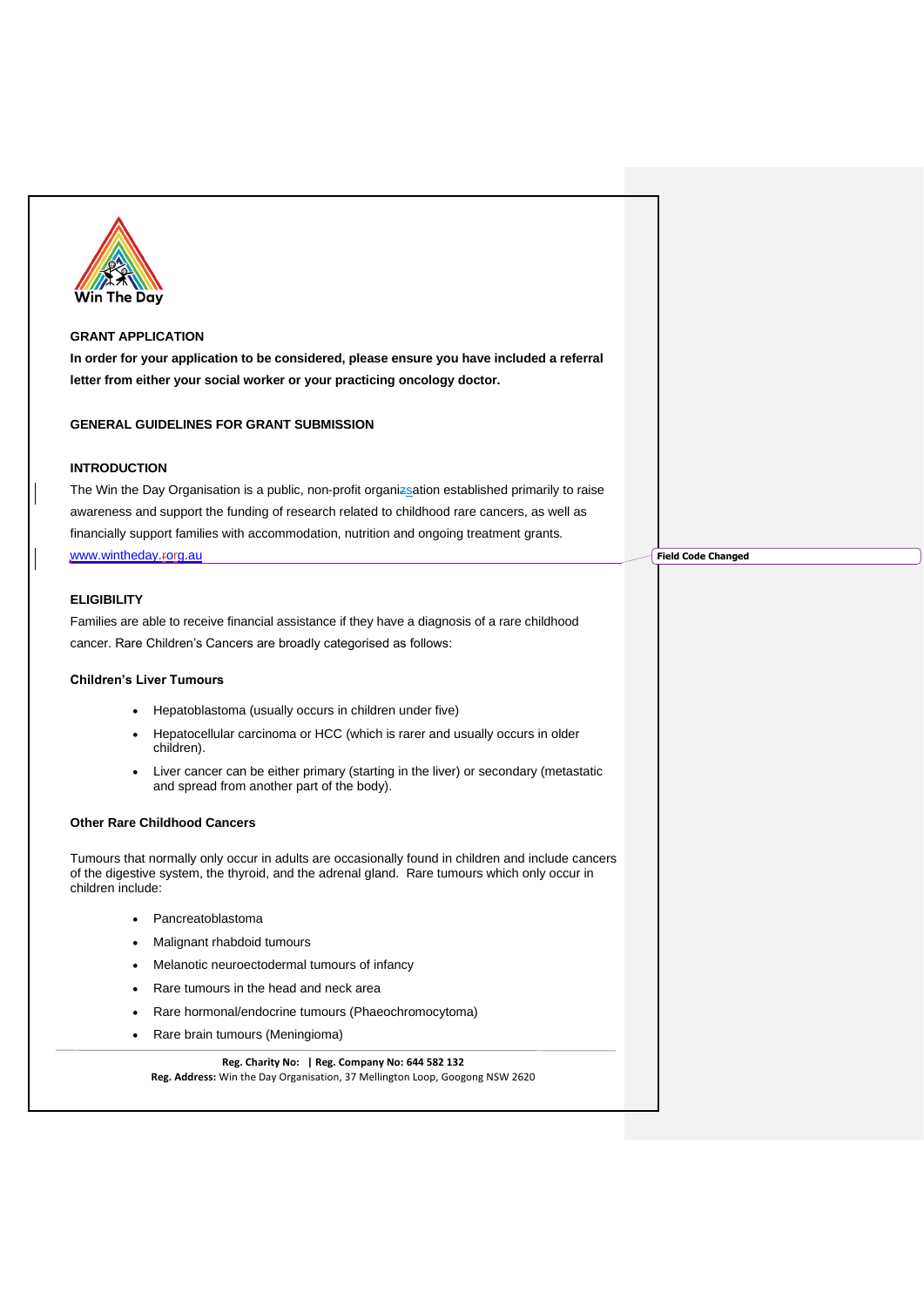

• Rare skin tumours

#### **TERMS**

Win the Day Organisation will accept grant applications on the proviso the family have provided a support letter from the social worker or practicing oncology doctor. In this letter it needs to state the following:

- Date of diagnosis
- Estimated length of treatment
- Type of cancer
- Treating Hospital
- Brief description of the family situation

- Applications for assistance with accommodation, will need to supply evidence that they have applied for the IPTAAS Scheme for travel and accommodation assistance. Win the Day grant will reimburse the remaining out of pocket costs the family may incur up to the value of \$5000 per year.

- Families will be supported with nutrition packs upon completing the application for assistance - Families will be supported with nutrition packs upon completing the application for assistance

- Families will be supported with nutrition packs upon completing the application for assistance and the level of support will be determined after reviewing the application. Packs will be provided for the family so carers in hospital do not have to worry about the burden of cooking or grocery shopping and simply be present to care for their child.

 $\overline{\phantom{a}}$  The ongoing treatment support is a one-off payment for a family that have had a recent - The ongoing treatment support is a one-off payment for a family that have had a recent

- The ongoing treatment support is a one-off payment for a family that have had a recent diagnosis of a rare cancer and it has relapsed. This amount is a one-off payment of \$2000 to be used to alleviate financial stresses the family may be experiencing from the recent diagnosis. Families are also still able to apply for the nutrition and accommodation grant during this period.

> **Reg. Charity No: | Reg. Company No: 644 582 132 Reg. Address:** Win the Day Organisation, 37 Mellington Loop, Googong NSW 2620

**Commented [CT1]:** I'd move this down a dot point, it sorta comes after the info on the nutrition pack.

**Commented [CT2]:** I've split this out as it relates to all applications not just nutrition packs. Might also be worth putting this one very last.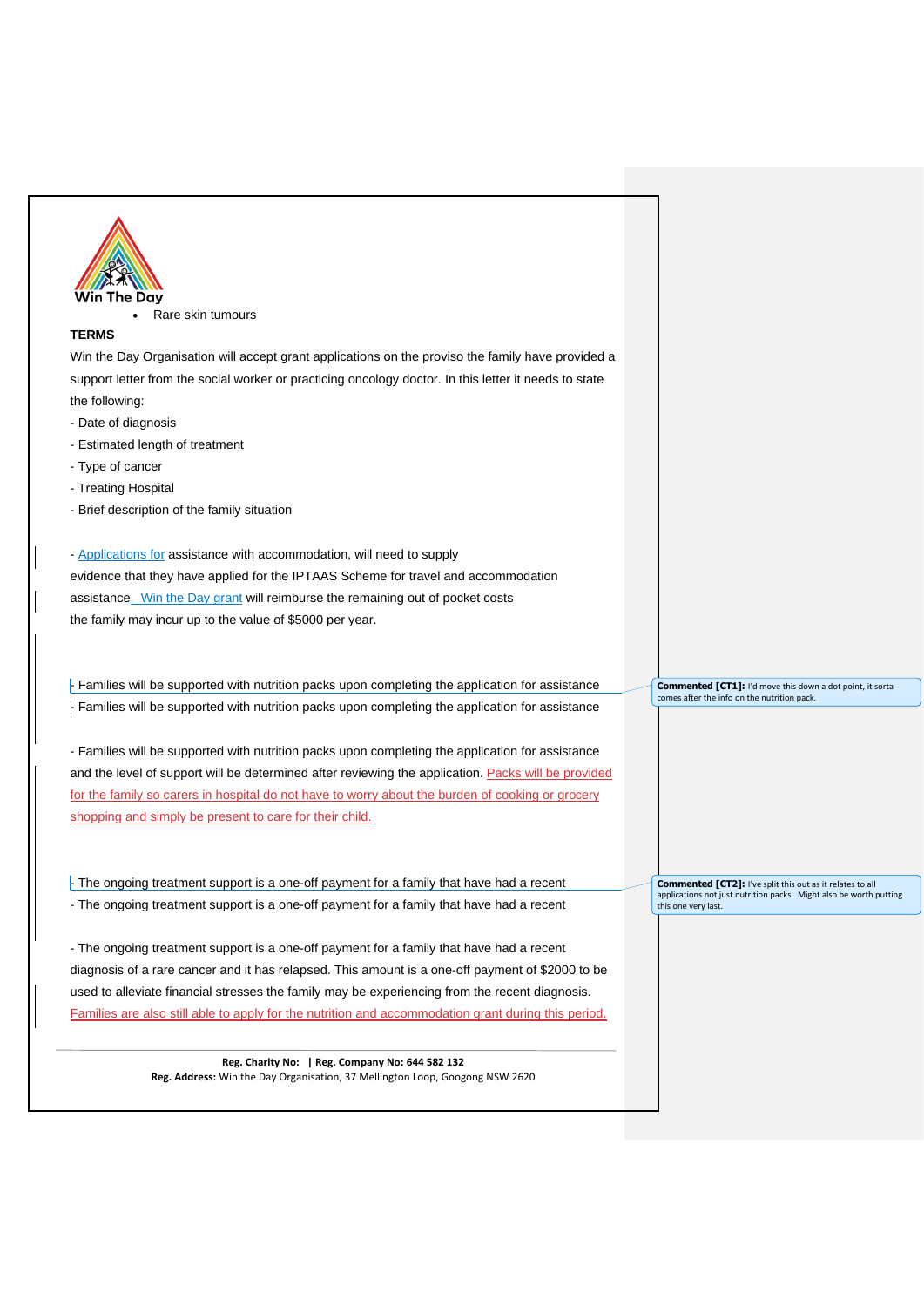

- If funds have been exhausted, families will be prioritised and placed on a waiting list for up to 6 months upon receiving their application.

- Families will be supported up to 6 months after completing treatment for both the accommodation and nutrition grant.

- All families will be contacted via email on the outcome of their application within 14 days of submitting.

- Initially families in the ACT and NSW region will be able to apply for the funding assistance.

# **SELECTION CRITERIA**

**Families simply need:**

- **- Support letter from their social worker or practicing oncology doctor**
- **- Child to be under the age of 14 years of age to receive assistance**
- **- Completion of the grant application**

*Upon receiving the application, all communication will then be directly between the family and charity.* 

> **Reg. Charity No: | Reg. Company No: 644 582 132 Reg. Address:** Win the Day Organisation, 37 Mellington Loop, Googong NSW 2620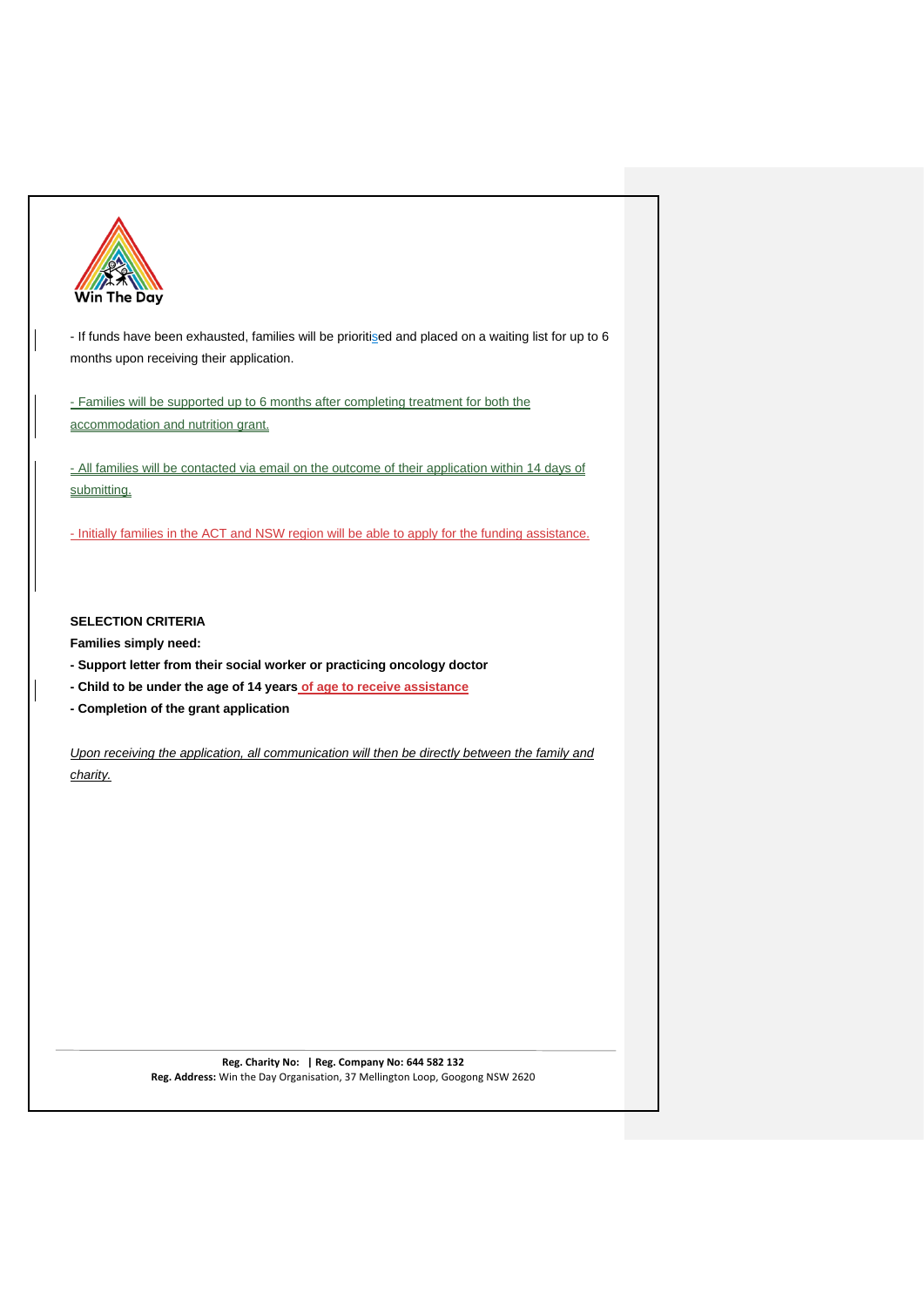| Win The Day                                                                                                                                                                                                                                                      |                               |
|------------------------------------------------------------------------------------------------------------------------------------------------------------------------------------------------------------------------------------------------------------------|-------------------------------|
| Please address each of the following criteria in your application<br>1. Which grant would you like assistance for? (You can tick more than one but if needing<br>more than one service, please prioritise the services needed for your family (1 most in need to | Formatted: Indent: Left: 0 cm |
| 3 least in need)<br>Accommodation Grant                                                                                                                                                                                                                          |                               |
| <b>Nutrition Grant</b><br>Ongoing Treatment Support (for families that have a rare cancer and a recent<br>diagnosis of a relapse)                                                                                                                                |                               |
| 2. Summary: Please provide us with a detailed overview of your child's exact diagnosis, and<br>prognosis if known, as well as what current treatment plan your child is undertaking.                                                                             |                               |
| Reg. Charity No:   Reg. Company No: 644 582 132<br>Reg. Address: Win the Day Organisation, 37 Mellington Loop, Googong NSW 2620                                                                                                                                  |                               |

٦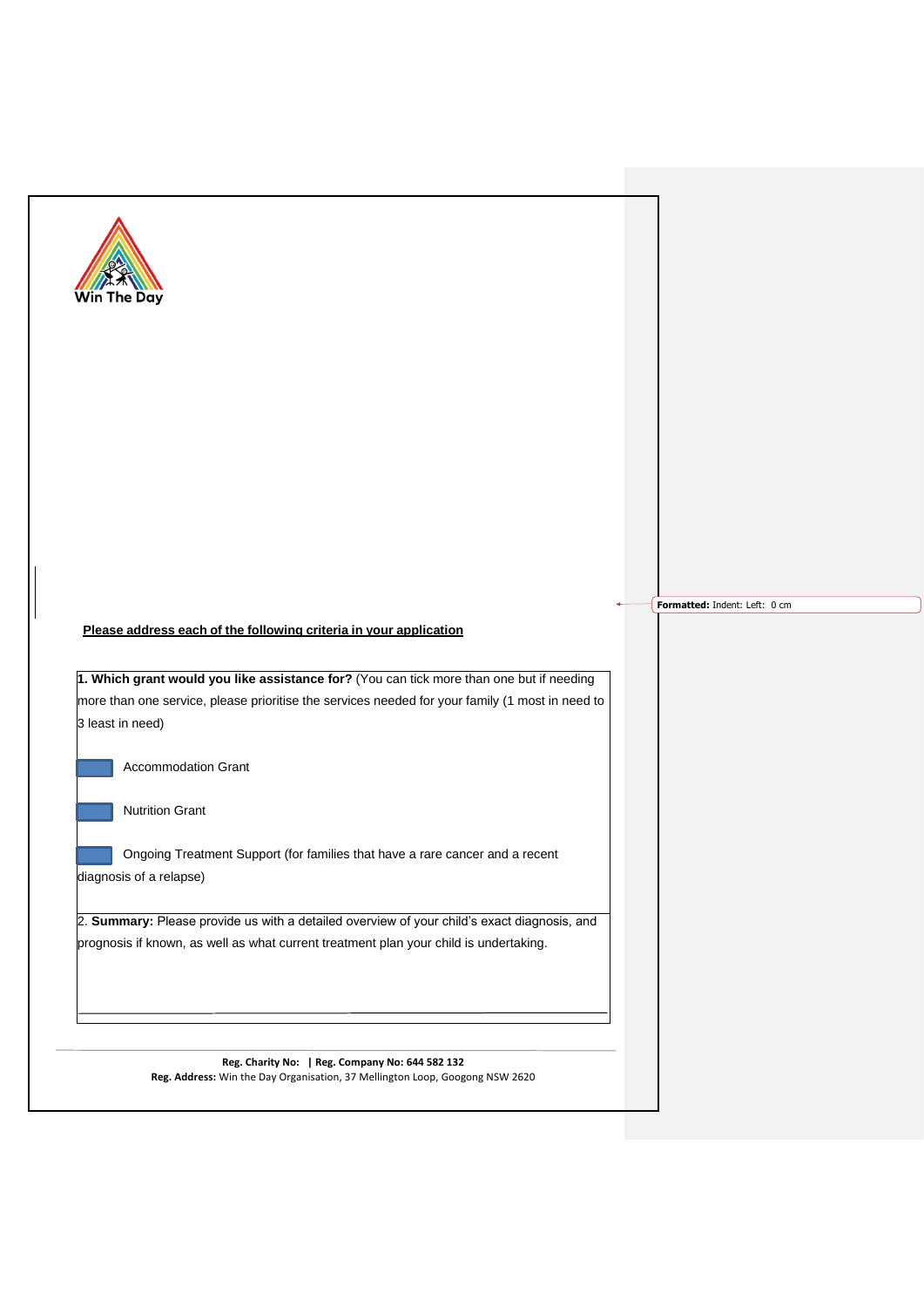| Win The Day |  |  |  |
|-------------|--|--|--|
|             |  |  |  |
|             |  |  |  |
|             |  |  |  |
|             |  |  |  |
|             |  |  |  |
|             |  |  |  |
|             |  |  |  |
|             |  |  |  |
|             |  |  |  |
|             |  |  |  |
|             |  |  |  |
|             |  |  |  |
|             |  |  |  |
|             |  |  |  |
|             |  |  |  |
|             |  |  |  |
|             |  |  |  |
|             |  |  |  |
|             |  |  |  |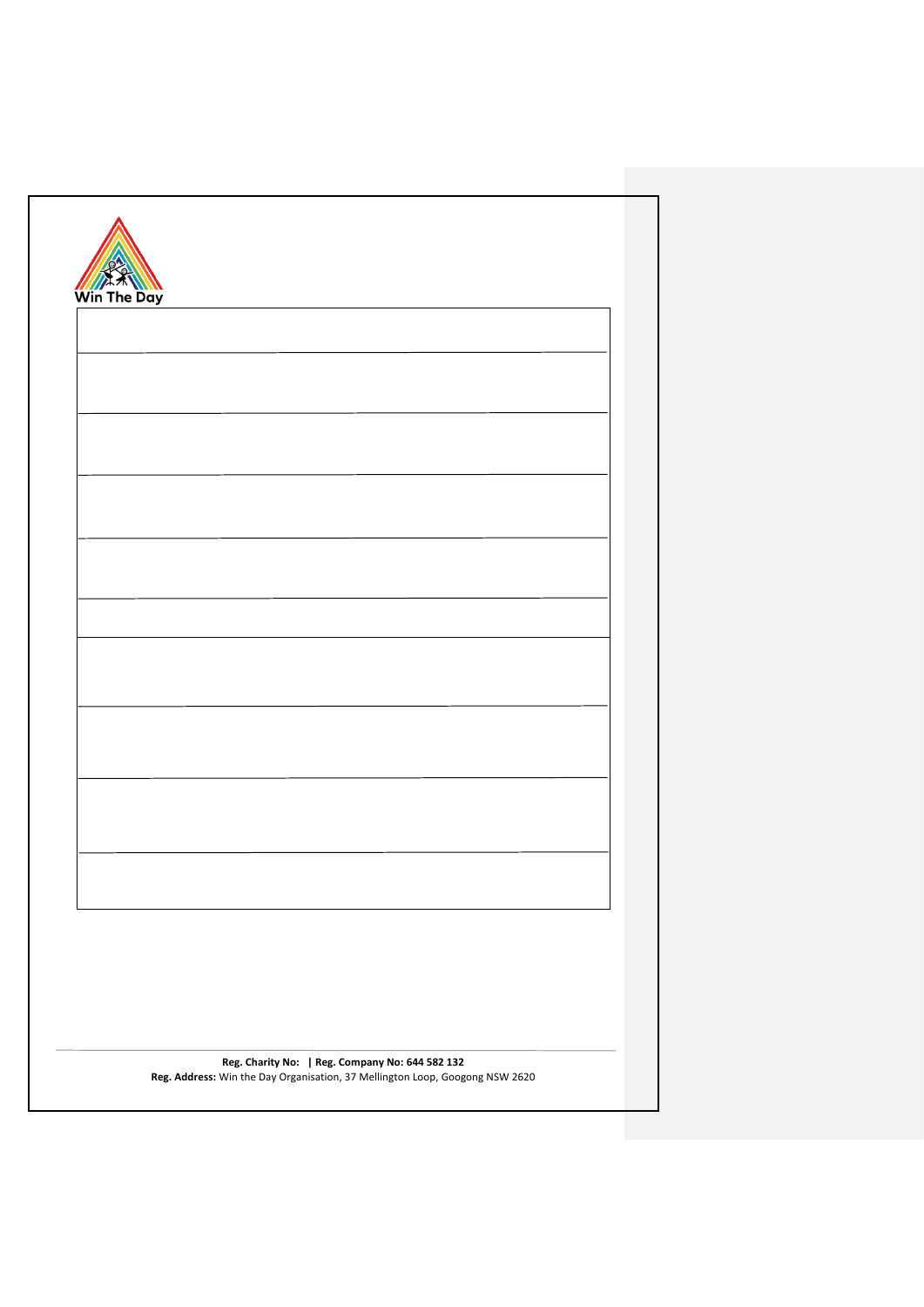| Win The Day                                                                           |                                                                                            |
|---------------------------------------------------------------------------------------|--------------------------------------------------------------------------------------------|
| 3. How did you hear about the Win the Day Organisation?                               |                                                                                            |
| Website                                                                               |                                                                                            |
| <b>Health Professional</b>                                                            |                                                                                            |
| Word of Mouth                                                                         |                                                                                            |
| Other (Please specify below)                                                          |                                                                                            |
| <b>EXECUTED on this</b><br>day of<br>-202                                             |                                                                                            |
| I certify that all the information contained in this application is true and correct. |                                                                                            |
|                                                                                       |                                                                                            |
| Signature of Patient or Patient Guardian                                              | Commented [CT3]: If patient has to be 14 or under I wouldn't<br>have them signing anything |
|                                                                                       |                                                                                            |
|                                                                                       |                                                                                            |
|                                                                                       |                                                                                            |
|                                                                                       |                                                                                            |
|                                                                                       |                                                                                            |
| Full Name of Patient or Patient Guardian                                              |                                                                                            |
|                                                                                       |                                                                                            |
|                                                                                       |                                                                                            |
| <b>Signature of Witness</b>                                                           |                                                                                            |
|                                                                                       |                                                                                            |
|                                                                                       |                                                                                            |
|                                                                                       |                                                                                            |
| Reg. Charity No:   Reg. Company No: 644 582 132                                       |                                                                                            |
| Reg. Address: Win the Day Organisation, 37 Mellington Loop, Googong NSW 2620          |                                                                                            |
|                                                                                       |                                                                                            |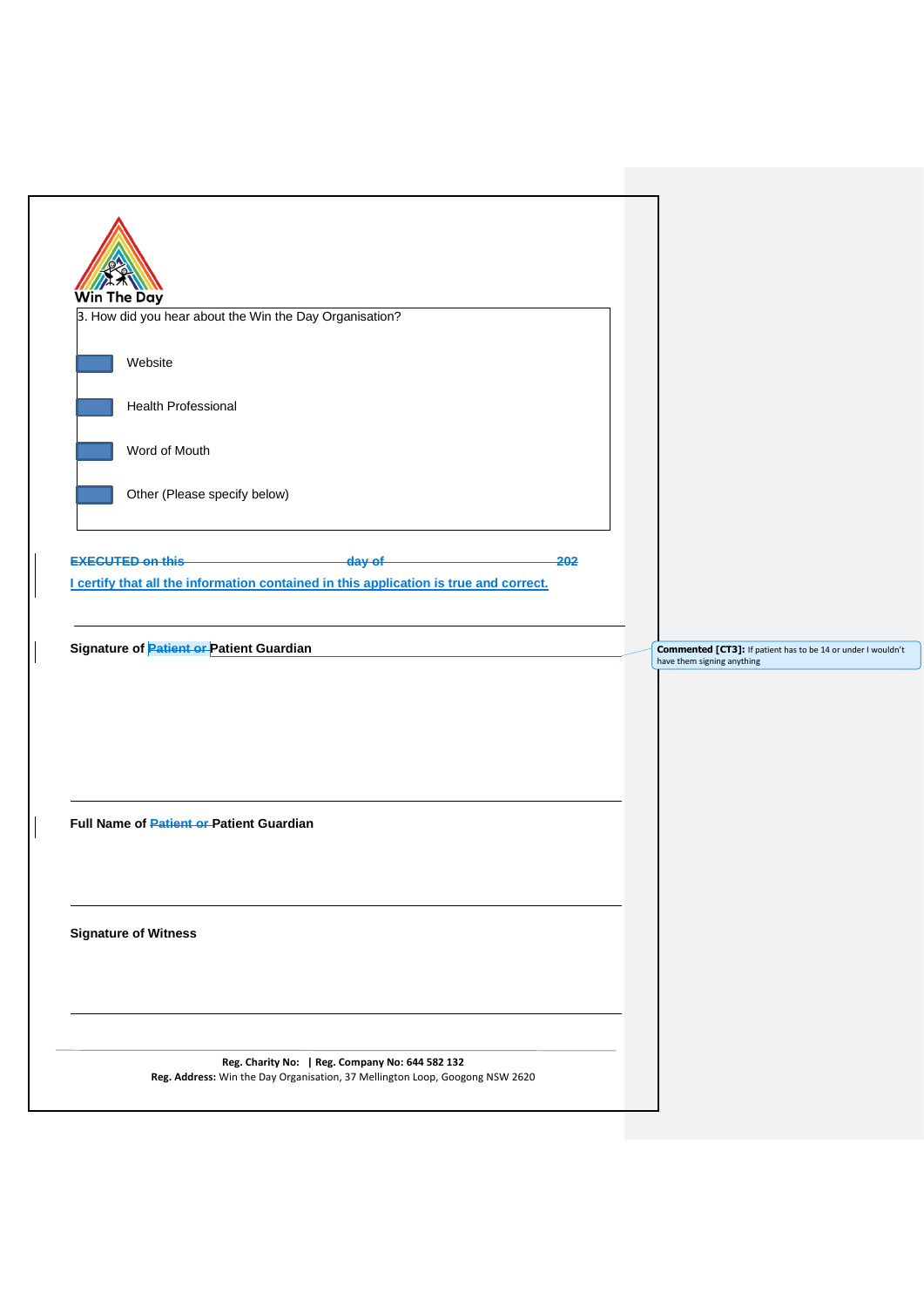

## **Communications Agreement**

We would like to encourage you to share your story to help us give others a better understanding of how the broader community might help families affected by rare childhood cancer. Filling out this form confirms that you are happy to share the information supplied by you.

1. I give my consent for the Win the Day Organisation to acknowledge myself, my family and my child by name in the sharing of the information supplied by myself herein.

YES NO

2. I give my consent for the information supplied by myself herein to be shared by Win the Day Organisation via the following:



3. I give my consent for The Win the Day Organisation to share in accordance with my consent any photographs supplied by myself herein.

> **Reg. Charity No: | Reg. Company No: 644 582 132 Reg. Address:** Win the Day Organisation, 37 Mellington Loop, Googong NSW 2620